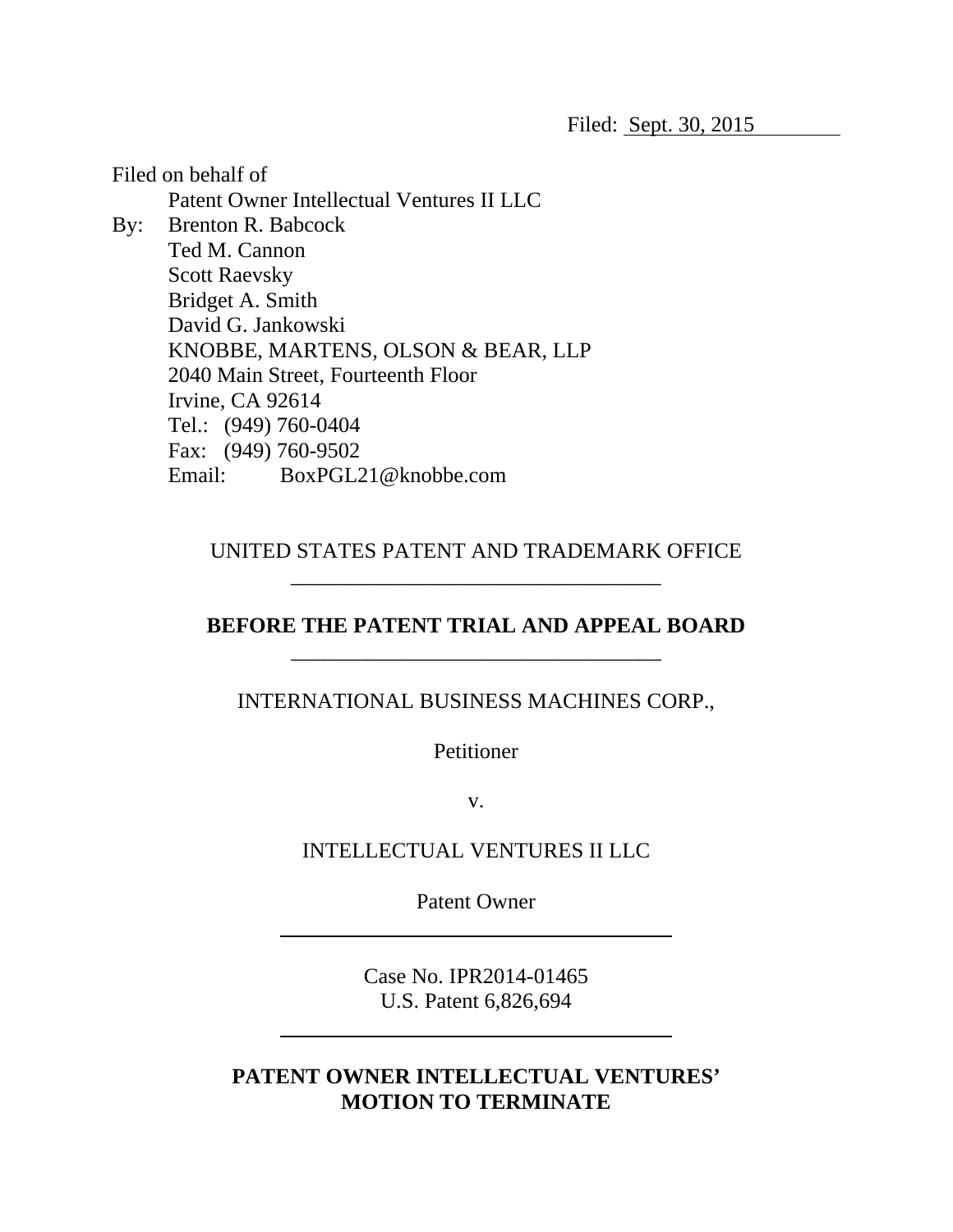## **TABLE OF CONTENTS**

# **Page No.**

| $\mathbf{I}$ | IBM IS ESTOPPED FROM MAINTAINING THIS |
|--------------|---------------------------------------|
|              | II. THE BOARD SHOULD TERMINATE THIS   |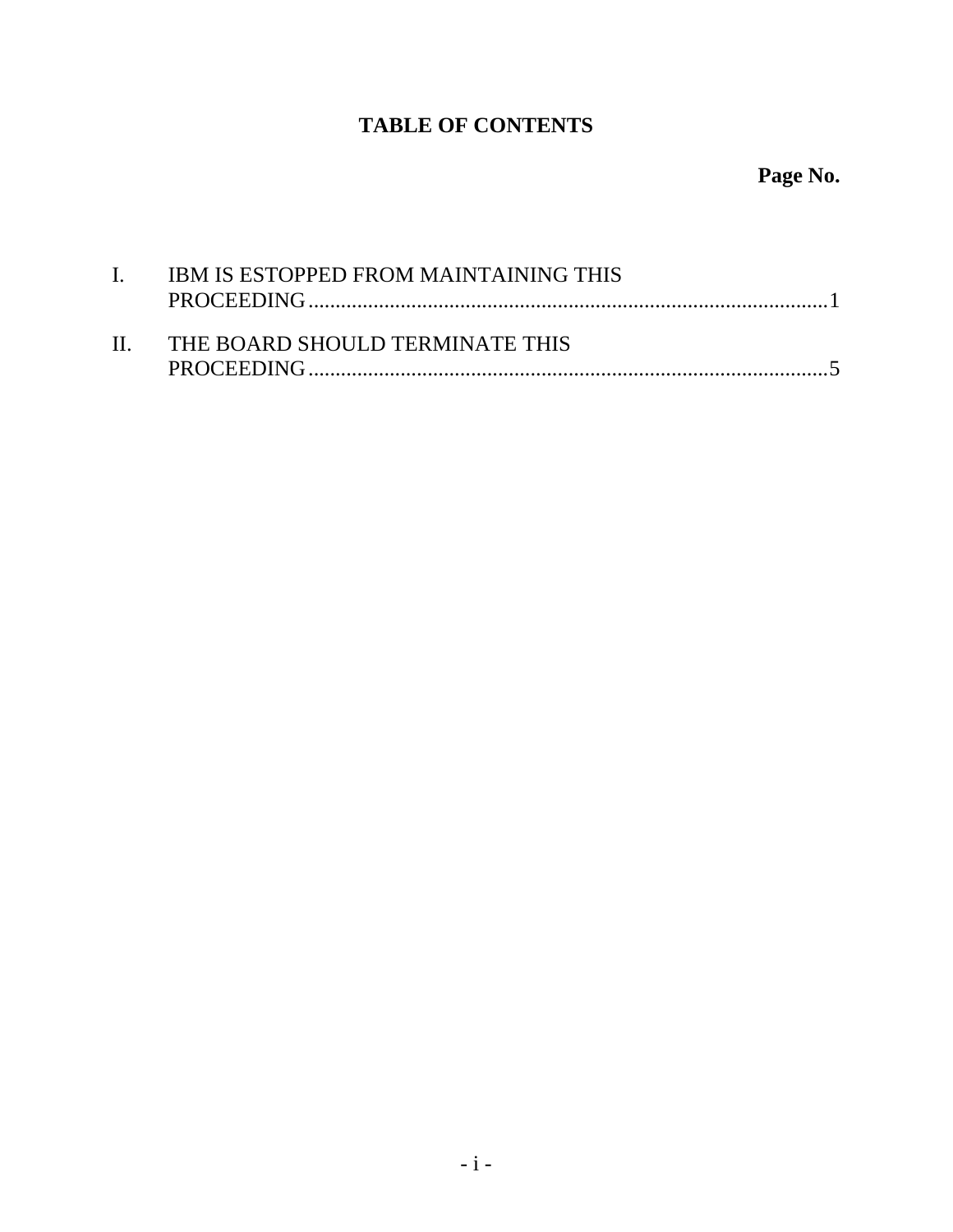## **TABLE OF AUTHORITIES**

| Apotex Inc. v. Wyeth LLC,                                                                         |
|---------------------------------------------------------------------------------------------------|
| Compass Bank v. Intellectual Ventures,                                                            |
| DealerSocket Inc. v. AutoAlert, LLC,<br>CBM2014-00132, Paper 32 (May 15, 2015), Paper 41 (May 28, |
| IBM v. Intellectual Ventures,                                                                     |
| Progressive Casualty Insurance Co. v. Liberty Mutual Insurance Co.,                               |
| Sony Corp. v. Tessera, Inc.,                                                                      |

## **OTHER AUTHORITIES**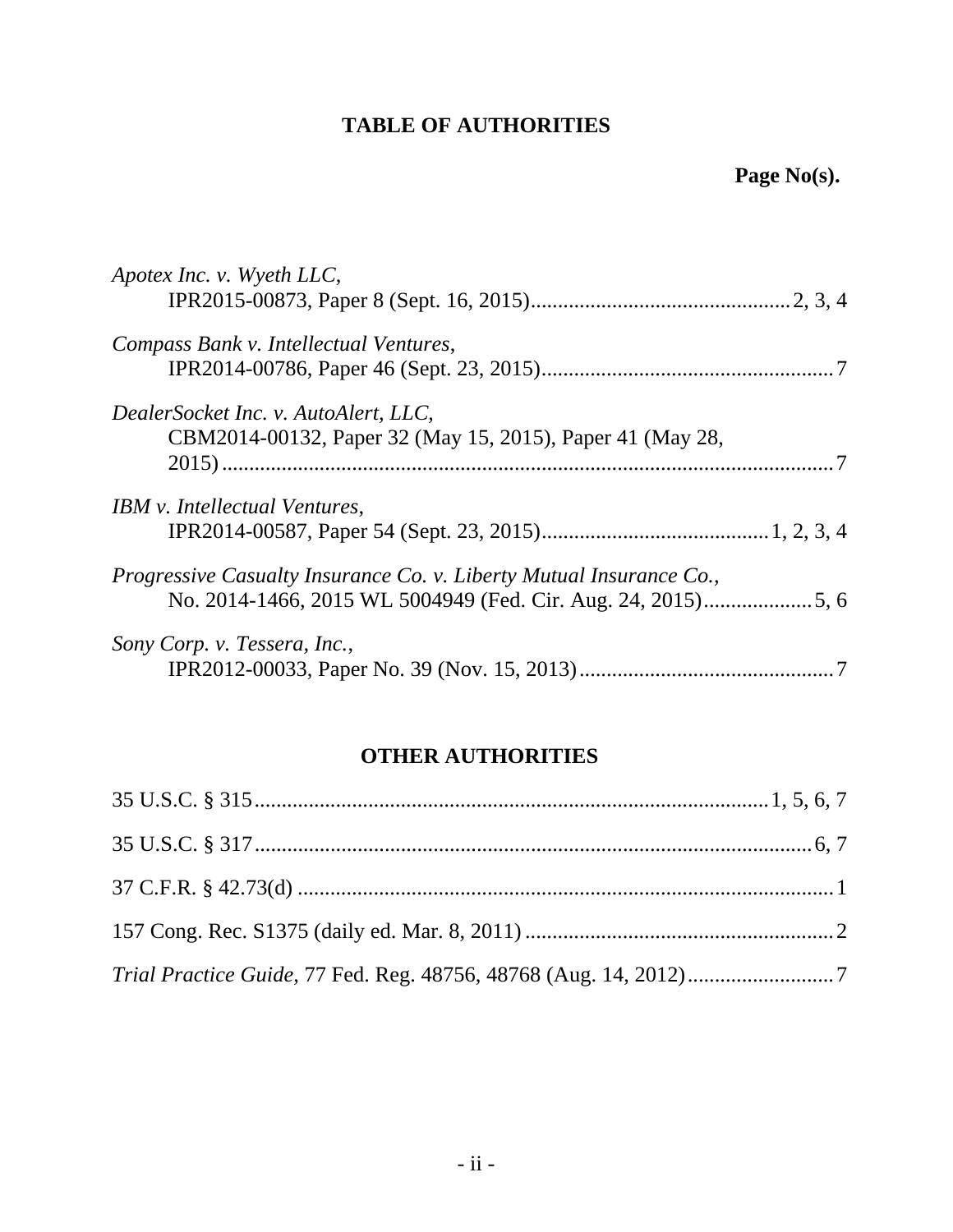35 U.S.C. § 315(e)(1) requires that IBM be dismissed from this IPR, and the statute's policy (as set forth in its legislative history) counsels the Board to terminate this proceeding. In particular, on September 23, 2015, when the Board issued a final written decision in *IBM v. Intellectual Ventures*, IPR2014-00587 (Paper 54), which was directed to the *same claim* of the *same patent* at issue in this case, estoppel attached to IBM as a matter of law. IBM reasonably could have raised the sole reference in this case, *viz.*, Estrin 1987 ("Estrin"), in IBM's earlier IPR petition because Estrin is a readily available IEEE publication and because IBM's expert was well aware of Estrin. *See* 35 U.S.C. § 315(e)(1). IBM is therefore estopped from maintaining this proceeding, and, at a minimum, should be dismissed from this case. Further, the statute's underlying policy counsels the Board to terminate this IPR now without proceeding to a final written decision.

### **I. IBM IS ESTOPPED FROM MAINTAINING THIS PROCEEDING**

Petitioner IPR estoppel is set forth in the Patent Statute, which provides:

The petitioner in an inter partes review of a claim in a patent under this chapter that results in a final written decision under section 318(a), or the real party in interest or privy of the petitioner, *may not* request or *maintain a proceeding* before the Office with respect to that claim on any ground that the petitioner raised or *reasonably could have raised* during that inter partes review.

35 U.S.C. § 315(e)(1) (emphases added); *see also* 37 C.F.R. § 42.73(d).

On September 23, 2015, the Board issued a final written decision on Claim 1 of the '694 patent in *IBM v. Intellectual Ventures*, IPR2014-00587 (Paper 54). Accordingly, IBM "may not . . . maintain [this] proceeding" because IBM "reasonably could have raised" Estrin in the earlier '587 IPR petition. There can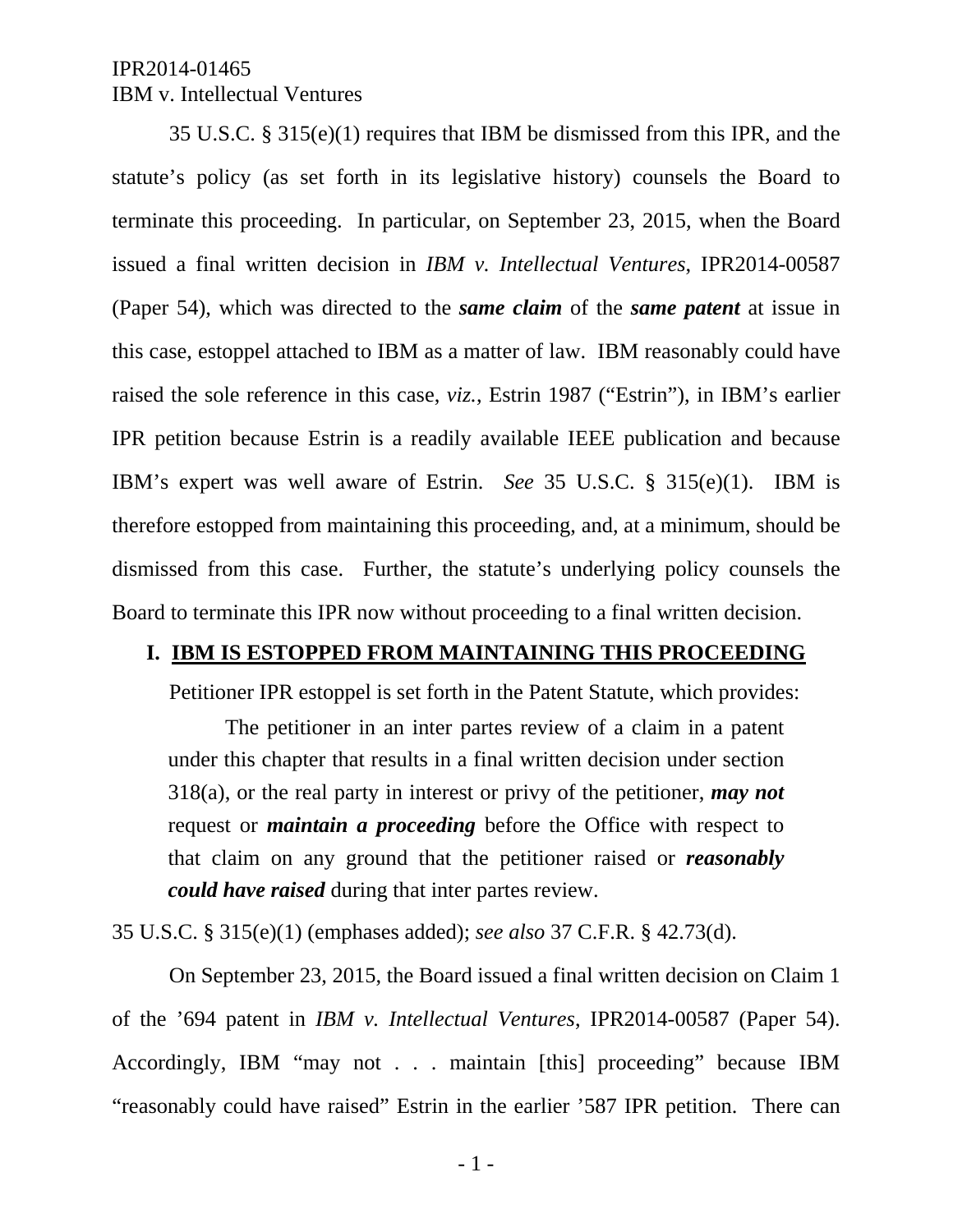#### IPR2014-01465

### IBM v. Intellectual Ventures

be no legitimate dispute that IBM—a large and sophisticated technology-based company—was fully capable of searching and reviewing IEEE articles. Ex. 2023 at 1. Indeed, IBM relied on an IEEE article in its earlier '587 IPR petition. IPR2014-00587, Paper 1 at 4 & Ex. 1022 at 001. And the '694 patent cites to an IEEE article—one authored by IBM's expert, Dr. Bellovin. Ex. 1004, Front Cover. Dr. Bellovin has in fact written numerous IEEE articles, and he testified in the '587 IPR that he performed IBM's prior art search and was personally aware of Estrin since its publication. Ex. 1002 at 3-6, 9, 12-14; Ex. 1001 ¶ 56; Ex. 2013 at 73:24-74:5. Thus, not only *could* IBM have located and raised Estrin when IBM filed the earlier '587 IPR petition, but IBM's expert was also *actually* aware of it.

"What a petitioner 'could have raised' was broadly described in the legislative history of the America Invents Act ('AIA') to include 'prior art which a skilled searcher conducting a diligent search reasonably could have been expected to discover.'" *Apotex Inc. v. Wyeth LLC*, IPR2015-00873, Paper 8 at 6 (Sept. 16, 2015) (quoting 157 Cong. Rec. S1375 (daily ed. Mar. 8, 2011)). Estrin is an IEEE publication that a skilled searcher reasonably could have discovered. Ex. 1005 at 174. Estrin was published as part of the "1987 IEEE Symposium on Security and Privacy." Ex. 1006 at 005. Estrin is easily found by searching the IEEE Xplore Digital Library, a public search engine available on the Internet at http://ieeexplore.ieee.org/Xplore/home.jsp. Estrin is found in an IEEE Xplore search of the terms "packet" and "filter" ("filtering a packet" is in the preamble of Claim 1). Ex. 2019 at 11 (search conducted September 25, 2015).

A skilled searcher would have searched the IEEE Xplore database, a well-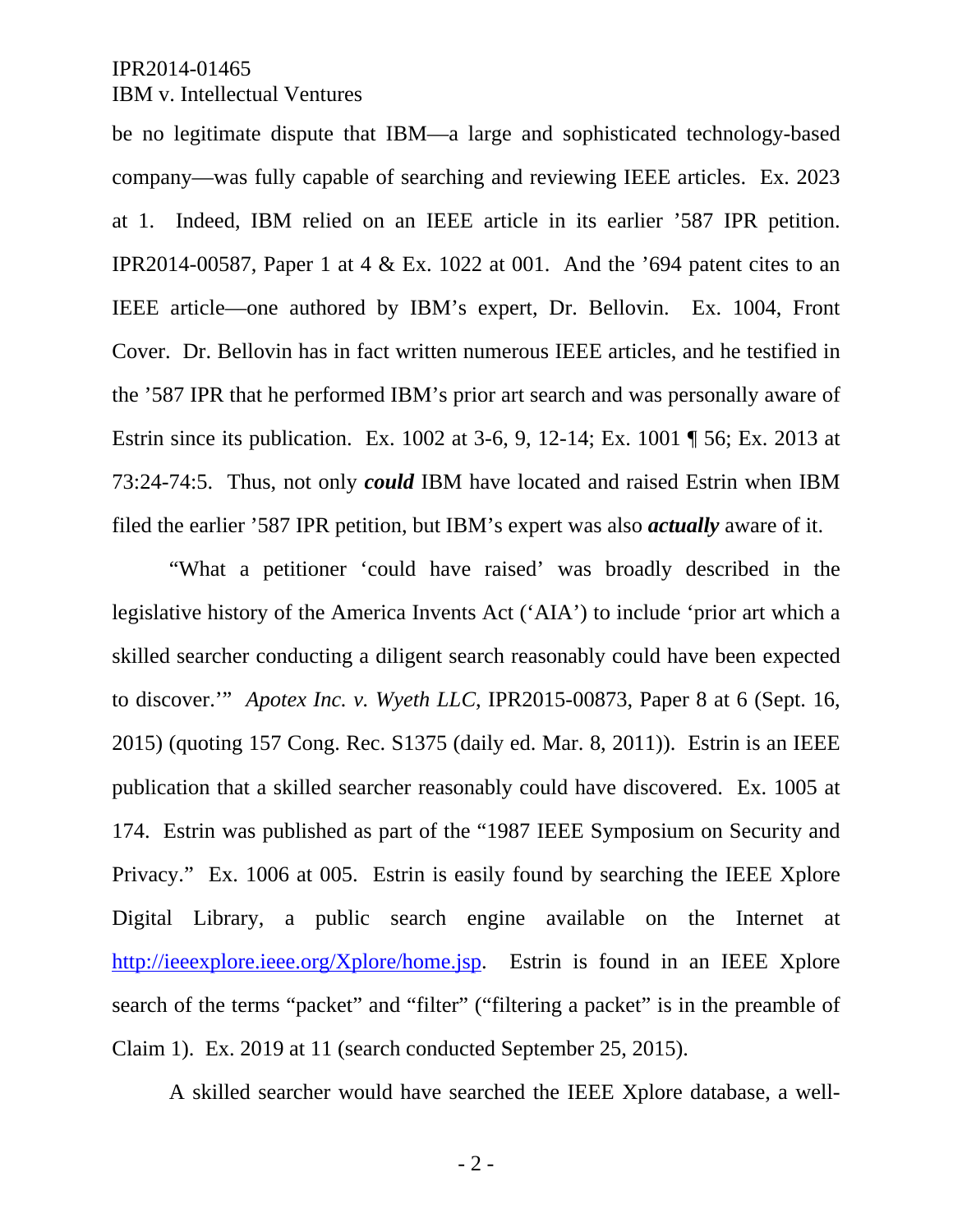known tool used for patent searches related to engineering. *See* Ex. 2020 (DAVID HUNT ET AL., PATENT SEARCHING TOOLS & TECHNIQUES at 4-5 (2007) (ebook) ("IEEE Xplore . . . is well worth the subscription fee if your searches focus on engineering.")). The '694 patent undisputedly relates to engineering. Ex. 2014 ¶ 19 ("[A] person having ordinary skill in the art . . . is a person with a Bachelor of Science degree in Electrical Engineering, Computer Engineering, or Computer Science[.]"). A skilled searcher would have searched IEEE publications. Indeed, IBM actually did consult IEEE sources in the earlier '587 IPR petition because IBM cited an IEEE article. IPR2014-00587, Paper 1 at 4 & Ex. 1022 at 001 (paper from 1997 IEEE Symposium on Network and Distributed Systems Security).

In any event, the Board "do[es] not need to determine what such a searcher may have uncovered, because the record demonstrates that Petitioner was aware of" the Estrin reference when IBM filed the '587 IPR petition. *See Apotex*, IPR2015-00873, Paper 8 at 6. Dr. Bellovin testified in the '587 IPR that "*I did the prior art search* and checked dates and saw what references they had found and checked dates *and dug up references of my own*[.]" Ex. 2022 at 105:17-20 (emphases added). Dr. Bellovin's declaration in this case states that "I have personally met Dr. Estrin in 1988 when she came to visit Bell Labs. Dr. Estrin and I discussed the Estrin 1987 paper and various firewall concepts." Ex. 1001 ¶ 56. Dr. Bellovin also testified that Dr. Estrin gave him a copy of Estrin in 1988. Ex. 2013 at 73:24-74:5. These facts demonstrate that Dr. Bellovin has been aware of Estrin for nearly two decades. Dr. Bellovin's close association as an expert for IBM, who assisted IBM with prior art searching here, further compels the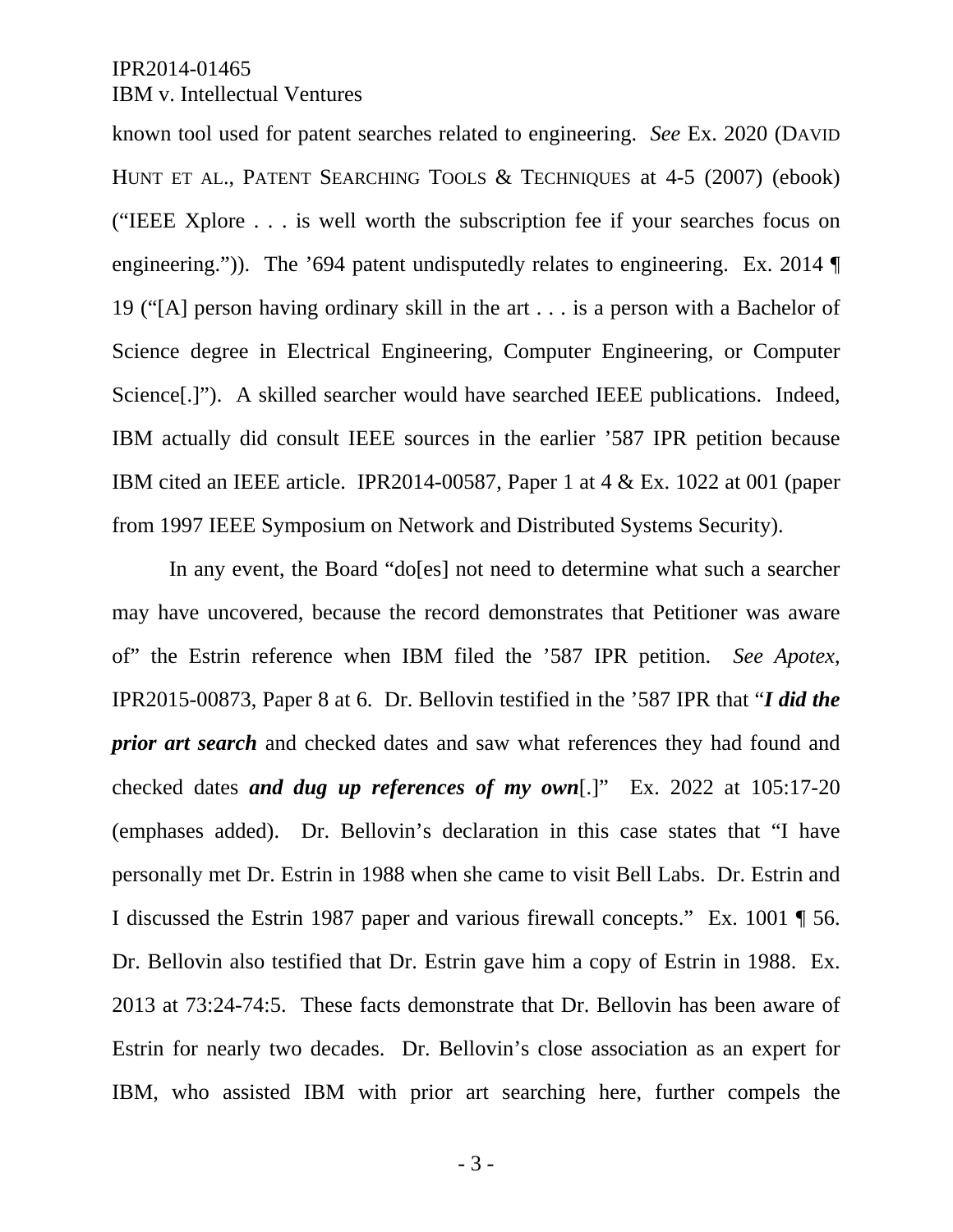conclusion that IBM reasonably could have raised Estrin in the '587 IPR petition.

IBM's argument that it could not have anticipated the need to file a second IPR because IBM did not expect that IV would swear behind the art is belied by the record. *See* Ex. 2018 at 13:23-14:7. In the earlier '587 IPR petition, IBM explicitly recognized the possibility that IV might swear behind the art: "Though Coss, Hughes, and Abraham would remain prior art under  $\S 102(e)$ ..., each would be prior art by an extra year, *making it even more unlikely that IV will be able to 'swear behind'* any of the references." IPR2014-00587, Paper 1 at 19 (emphasis added). Further, in March 2014, before the filing of the earlier '587 IPR petition, attorneys for IBM who represent defendants in concurrent litigation of the '694 patent issued subpoenas to the inventors relating to conception and reduction to practice. *See* Exs. 2024 at 9; 2025 at 9; 2026 at 9.

The Board rejected a similar argument in *Apotex*. In that case, the Petitioner argued that it could not have raised a ground in an earlier petition because it did not know that, upon institution, the Board would find some grounds redundant. *Apotex*, IPR2015-00873, Paper 8 at 7. The Board correctly noted that the inquiry is made "at the time [petitioner] filed the . . . IPR Petition." *Id.* Likewise, IBM cannot tenably argue here that it could not have anticipated the need to raise Estrin because the Board found IBM's first grounds to not be prior art, which was long *after* IBM chose not to raise Estrin at the time it filed the earlier '587 IPR petition.

IBM's argument illustrates why the "reasonably could have raised" language restricts estoppel from being a subjective or "state of mind" test. If it were a subjective inquiry, every petitioner would attempt to dodge estoppel by simply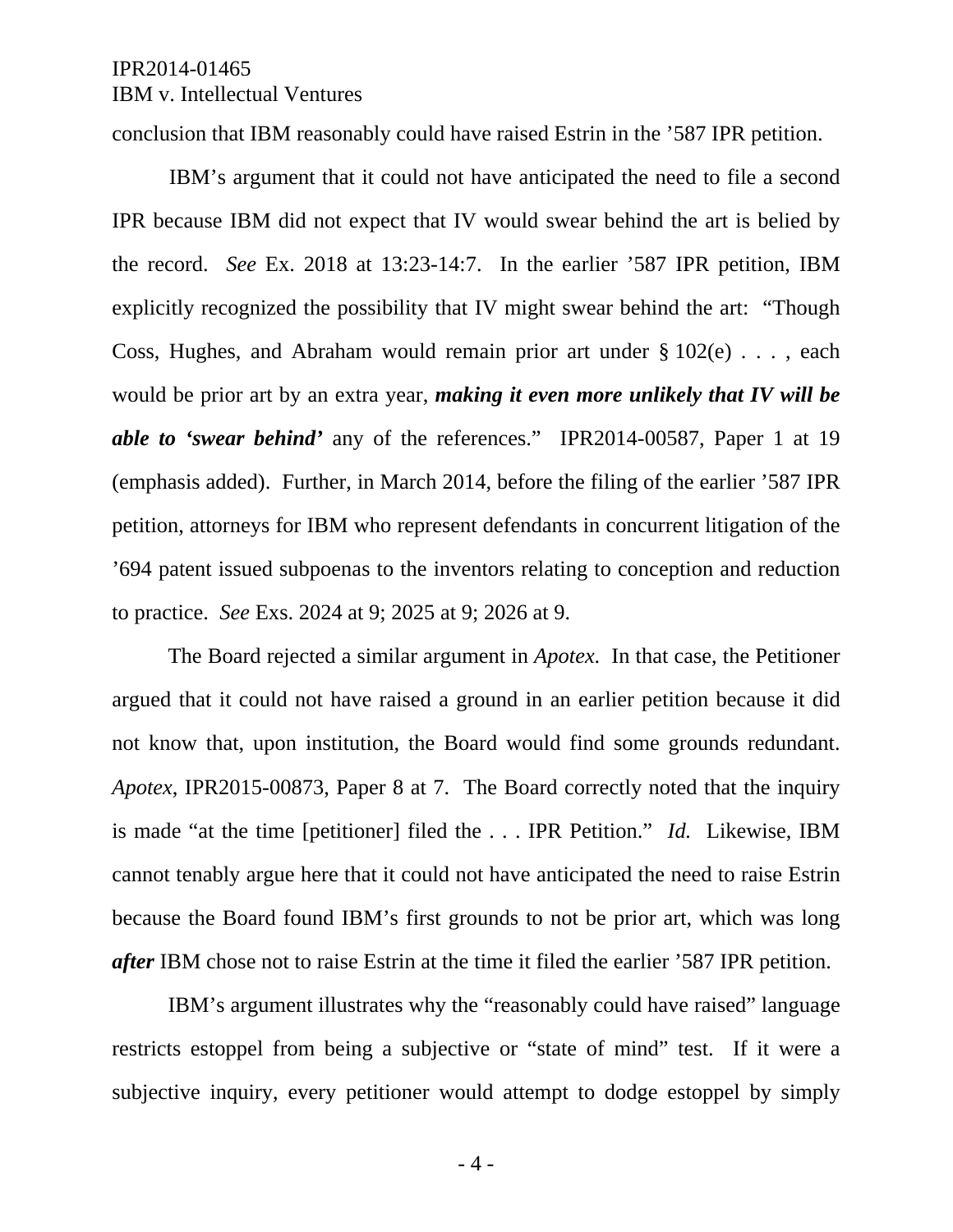arguing that it did not foresee the need to raise a reference in its earlier petition. By requiring an assessment of reasonability, Congress prescribed an objective inquiry, rather than peering into the petitioner's state of mind.

#### **II. THE BOARD SHOULD TERMINATE THIS PROCEEDING**

The estoppel statute mandates that IBM, as an estopped petitioner, may not "maintain [this] proceeding." *See* 35 U.S.C. § 315(e)(1). At a minimum, this means that IBM cannot participate further in this IPR, including submitting any demonstratives, objecting to IV's demonstratives, and arguing at the oral hearing.

The text of the estoppel statute and sound policy further counsel the Board to terminate this proceeding now. The statute should be interpreted to mean that once estoppel attaches, the proceeding should normally be terminated. This interpretation comports with Congress' intent to limit serial attacks on patents, properly manages the Board's limited resources, and is consistent with equity.

IV is cognizant of the recent Federal Circuit opinion addressing the estoppel issue. *Progressive Cas. Ins. Co. v. Liberty Mut. Ins. Co.*, No. 2014-1466, 2015 WL 5004949, at \*2 (Fed. Cir. Aug. 24, 2015) (nonprecedential). The *Progressive*  decision considered the unusual factual scenario where the Board issued a second final written decision just over an hour after issuing a first final written decision. *Id.* The Federal Circuit rejected the petitioner's argument that estoppel attached in these circumstances. *Id.* The Federal Circuit opined that § 325(e)(1) (the analogous CBM estoppel statute) "by its terms does not prohibit the Board from reaching decisions. It limits only certain (requesting or maintaining) actions by a petitioner." *Id*.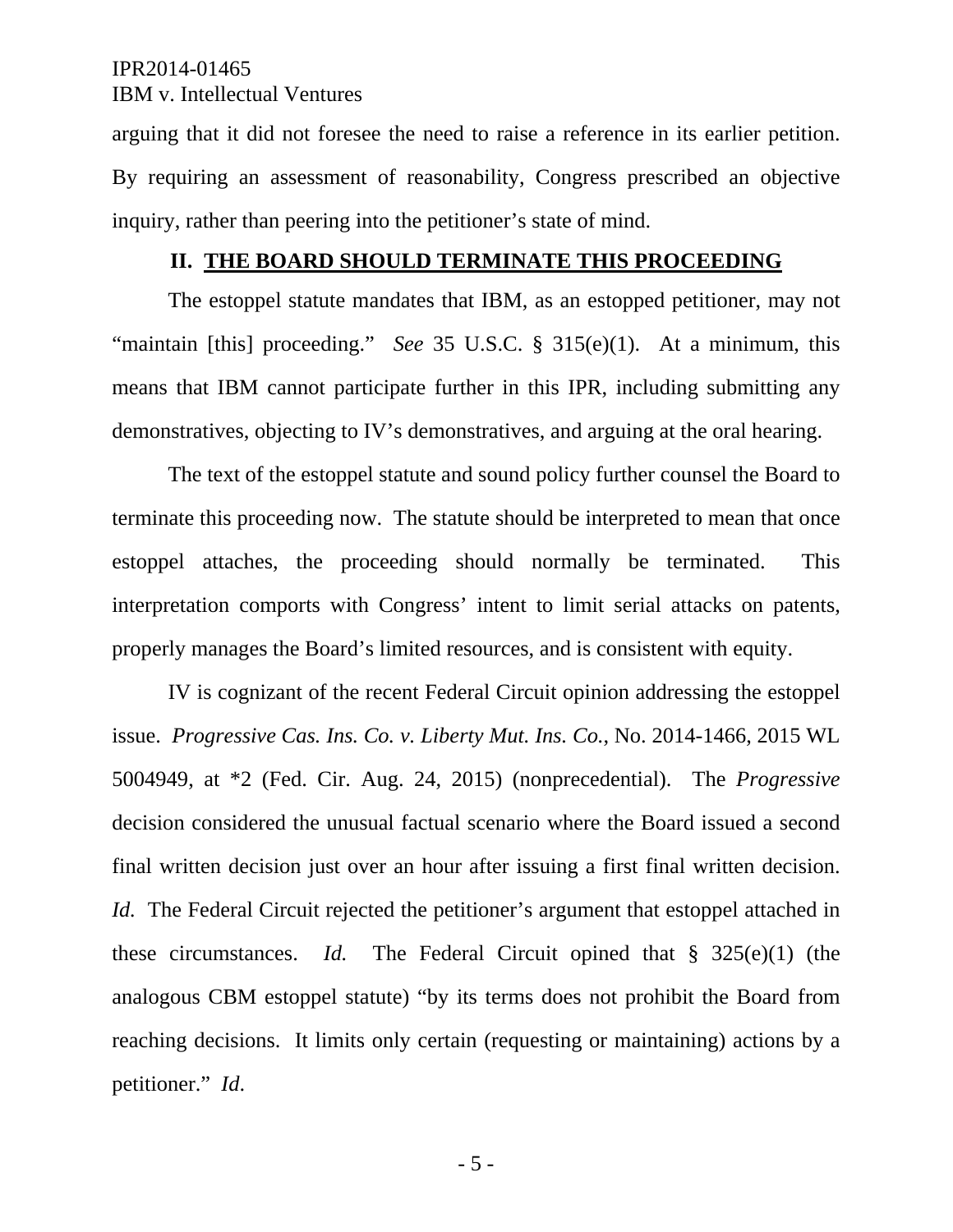The *Progressive* decision, however, did not address the meaning of the term "maintain," which means "to keep in existence or continuance." Ex. 2021 at 3. Thus, even if the estoppel statute only limits a *petitioner's* activities, if a petitioner cannot keep a proceeding in existence, the proceeding should normally end. In addition, *Progressive* does not *mandate* that the Board reach a final decision; it simply "does not prohibit the Board from" doing so. *Progressive*, No. 2014-1466, slip op. at 6. Accordingly, the Board certainly may terminate this case under its authority to manage proceedings under 35 U.S.C. § 315(d).

Contrary to IBM's assertion, the unrelated settlement provisions of 35 U.S.C. § 317(a) should not be interpreted to authorize the Board to continue an IPR when no petitioner remains due to estoppel. *See* Ex. 2018 at 15:7-21. In the settlement context, Section 317(a) explicitly permits the Board to terminate the IPR *or* proceed to a final written decision if no petitioner remains. Importantly, though, Section 317(a) refers specifically to settlement and *not* estoppel. Congress included no such alternative provision in the estoppel statute, and its omission indicates that Congress did not intend the two provisions to operate the same.

The policy reasons to terminate an IPR when no petitioner remains due to estoppel are at least as strong, if not stronger, than the policy reasons that counsel the Board to generally terminate upon settlement. Congress intended estoppel to prevent serial attacks against patents. *See* Ex. 2005 at 47-48. Interpreting § 315(e)(1) to allow the Board to continue an IPR when no petitioner remains would frustrate Congressional intent and encourage petitioners to game the system. For example, a petitioner could file serial petitions with the expectation that even if

- 6 -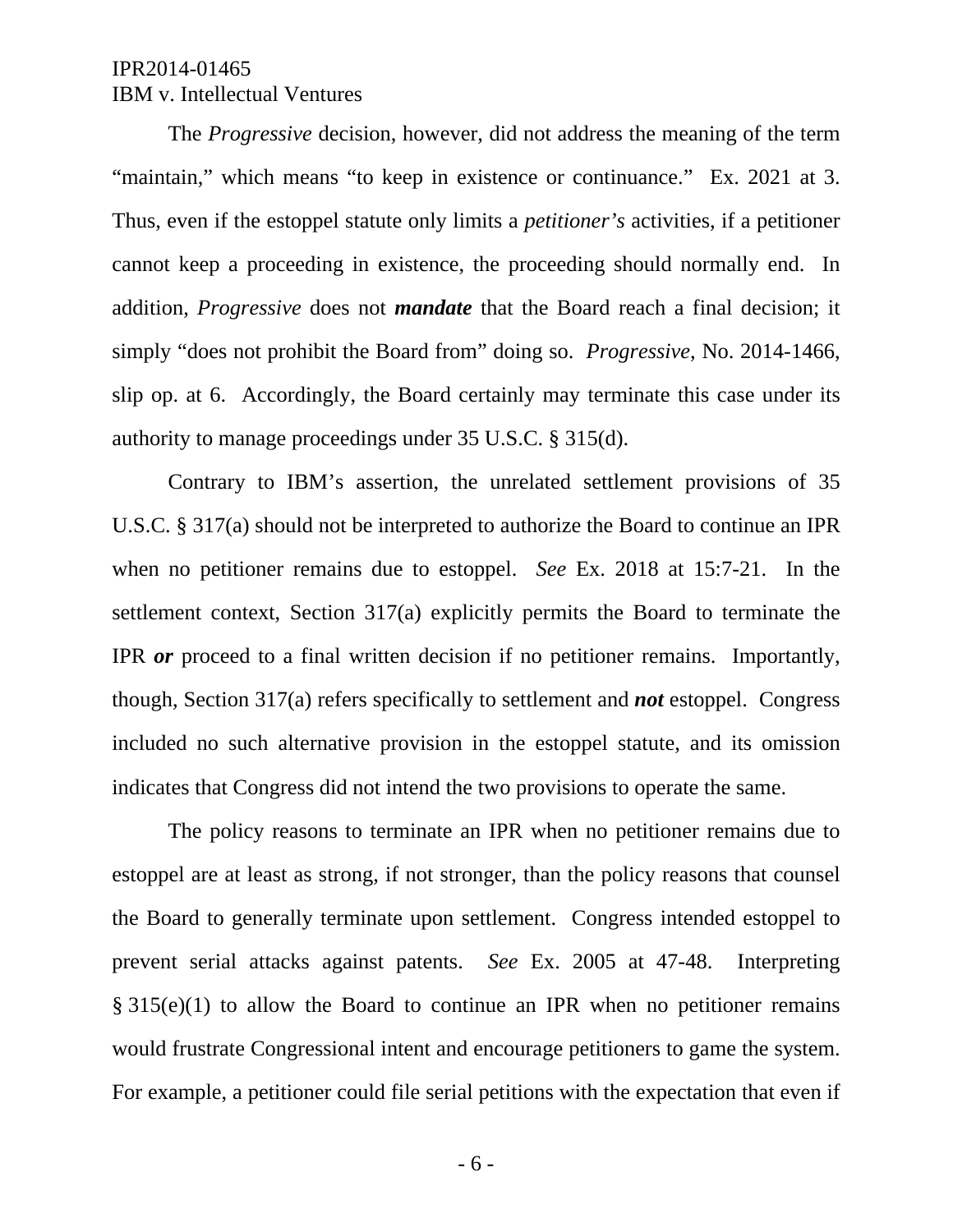it could not fully participate in the later-filed proceedings to their conclusion, the Board would nonetheless carry the petitioner's case(s) the rest of the way. Such practices would increase the Board's workload and administrative burden and could create perceived inequities. In that vein, IBM's remark that "everything has already been done" ignores the significant work that the Board must yet do in order to decide the merits of this case and issue a final written decision. *See* Ex. 2018 at 16:17. Moreover, the Board has already found the challenged claim to be unpatentable. *Compass Bank v. Intellectual Ventures*, IPR2014-00786, Paper 46, (Sept. 23, 2015). So, continuing this IPR post-estoppel may be unnecessary.

Even if the Board interprets  $\S 315(e)(1)$  to authorize the Board to continue an IPR when no petitioner remains due to estoppel, the Board should terminate this IPR under its normal practice for settlements under § 317(a). The Board expects to terminate the proceeding when the Board has not already decided the merits. *Trial Practice Guide*, 77 Fed. Reg. 48756, 48768 (Aug. 14, 2012). Here, the oral hearing has not occurred, and the Board has not decided the merits.

Indeed, the Board often terminates the case when settlement occurs before oral hearing. *E.g., Sony Corp. v. Tessera, Inc.*, IPR2012-00033, Paper No. 39, at 2 (Nov. 15, 2013) (settled 10 days before hearing); *DealerSocket Inc. v. AutoAlert, LLC*, CBM2014-00132, Paper 32 (May 15, 2015), Paper 41 (May 28, 2015) (Board notified of settlement 7 days before hearing). Akin to the *Sony* and *DealerSocket* cases, IV notified the Board of the estoppel 9 days before the hearing, the same day that estoppel attached (Sept. 23, 2015). IV also advised the Board of potential estoppel in IV's Patent Owner's Preliminary Response. Paper 8 at 11, n.2.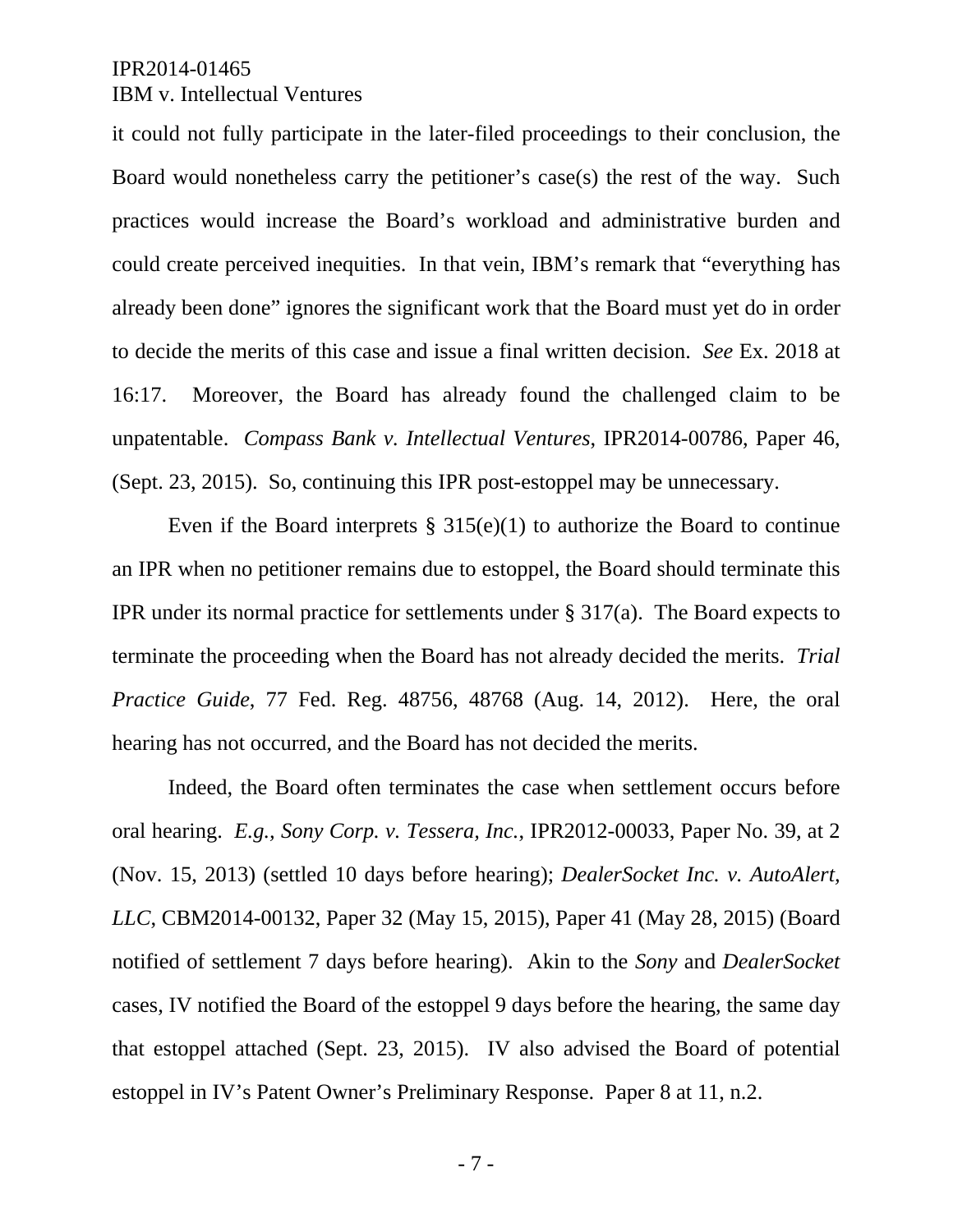Respectfully submitted,

## KNOBBE, MARTENS, OLSON & BEAR, LLP

Dated: September 30, 2015 By: /Brenton R. Babcock/

Brenton R. Babcock, Reg. No. 39,592 Ted M. Cannon, Reg. No. 55,036 Scott Raevsky, Reg. No. 54,384 Bridget A. Smith, Reg. No. 63,574 David G. Jankowski, Reg. No. 43,691 Attorneys for Patent Owner Intellectual Ventures II LLC